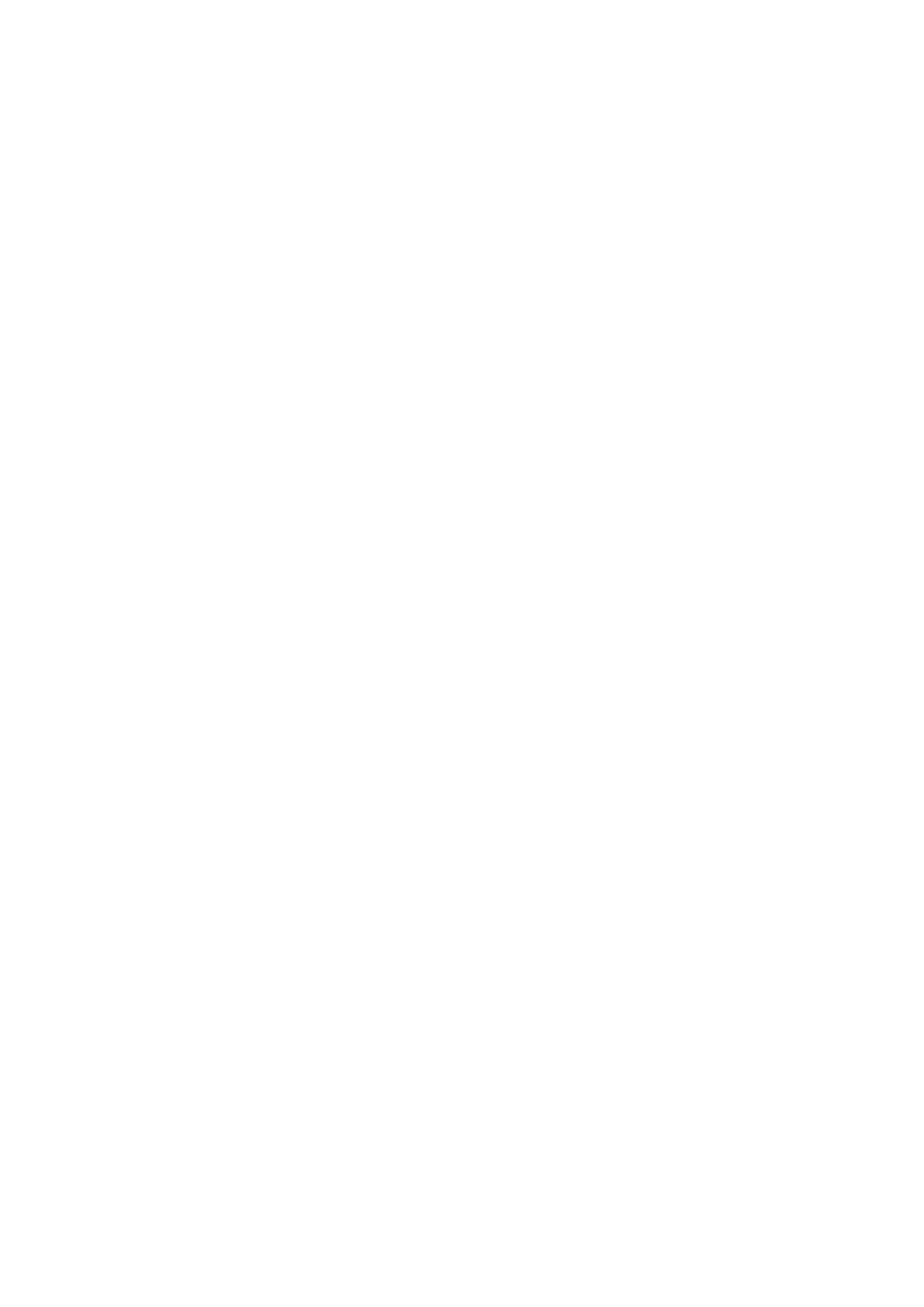### APPETIZERS

| <b>SPRING VEGETABLE SOUP</b>                                                                                                                                                                                                                                                                                                                                                                                                                                                                                                                     |
|--------------------------------------------------------------------------------------------------------------------------------------------------------------------------------------------------------------------------------------------------------------------------------------------------------------------------------------------------------------------------------------------------------------------------------------------------------------------------------------------------------------------------------------------------|
| <b>CHICKEN LIVER PARFAIT</b>                                                                                                                                                                                                                                                                                                                                                                                                                                                                                                                     |
| <b>RAVIOLI</b><br>$as paragus \ \&\ to a seted\ wall nuts. \label{thm:main} {\bf \small \begin{aligned} as para gus \ \&\ to a seted\ wall nuts. \end{aligned} }$                                                                                                                                                                                                                                                                                                                                                                                |
| <b>CRISPY DUCK SALAD</b><br>$water mellon, \, sesame \,\, \&\,\, cashews. \label{ex:1} \vspace{-0.05cm} \begin{minipage}[c]{0.03\textwidth} \centering \end{minipage} \begin{minipage}[c]{0.03\textwidth} \centering \end{minipage} \begin{minipage}[c]{0.03\textwidth} \centering \end{minipage} \begin{minipage}[c]{0.03\textwidth} \centering \end{minipage} \begin{minipage}[c]{0.03\textwidth} \centering \end{minipage} \begin{minipage}[c]{0.03\textwidth} \centering \end{minipage} \begin{minipage}[c]{0.03\textwidth} \centering \end$ |
| <b>SALT &amp; PEPPER SEAFOOD TEMPURA</b>                                                                                                                                                                                                                                                                                                                                                                                                                                                                                                         |
| <b>SEAWEED CURED SALMON</b>                                                                                                                                                                                                                                                                                                                                                                                                                                                                                                                      |
| <b>HEBRIDEAN SCALLOP</b>                                                                                                                                                                                                                                                                                                                                                                                                                                                                                                                         |

## ENTRÉES

| <b>RIGATONI</b>         |
|-------------------------|
| <b>FISH &amp; CHIPS</b> |
| <b>SEAFOOD CURRY</b>    |
| WHOLE ROASTED SEA BREAM |
| <b>FILLET OF COD</b>    |
| RUMP OF BORDER'S LAMB   |

*Please note, we cannot guarantee that our dishes are 'free from' allergens, due to the open plan nature of our preparation areas. Please advise us of any dietary requirements.*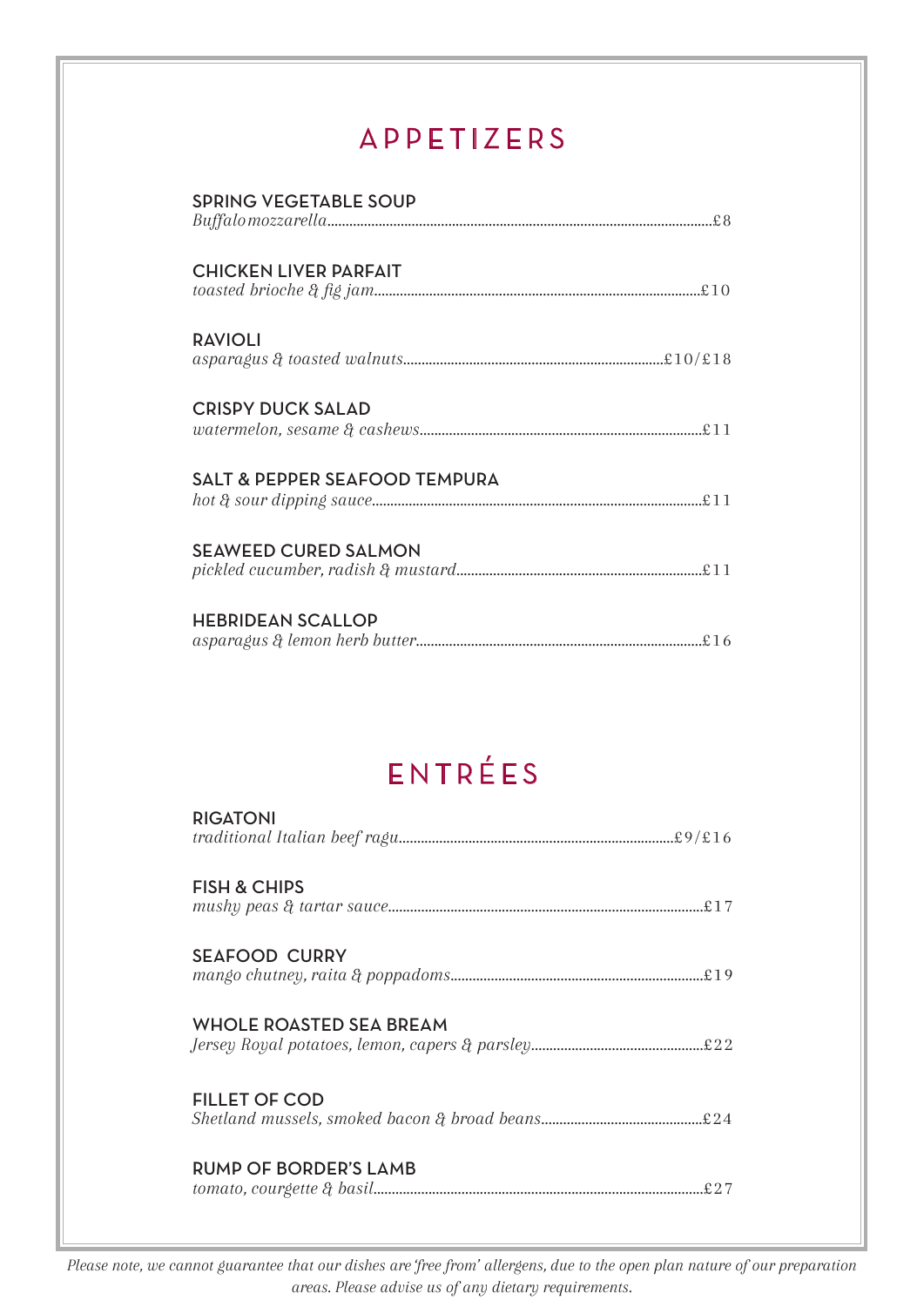### THE GRILL

### *British grass fed beef, cooked simply over hot coals.*

#### *Sauces*

*béarnaise / peppercorn / garlic butter*

*£3.00*

### SIDES

| @dakotahotel_edb @dakotahotelsuk<br>Dakota Edinburgh | Dakota Bar & Grill |
|------------------------------------------------------|--------------------|

*A discretionary service charge of 10% will be added to your bill & will be given to our Food & Beverage team. Thank you.*